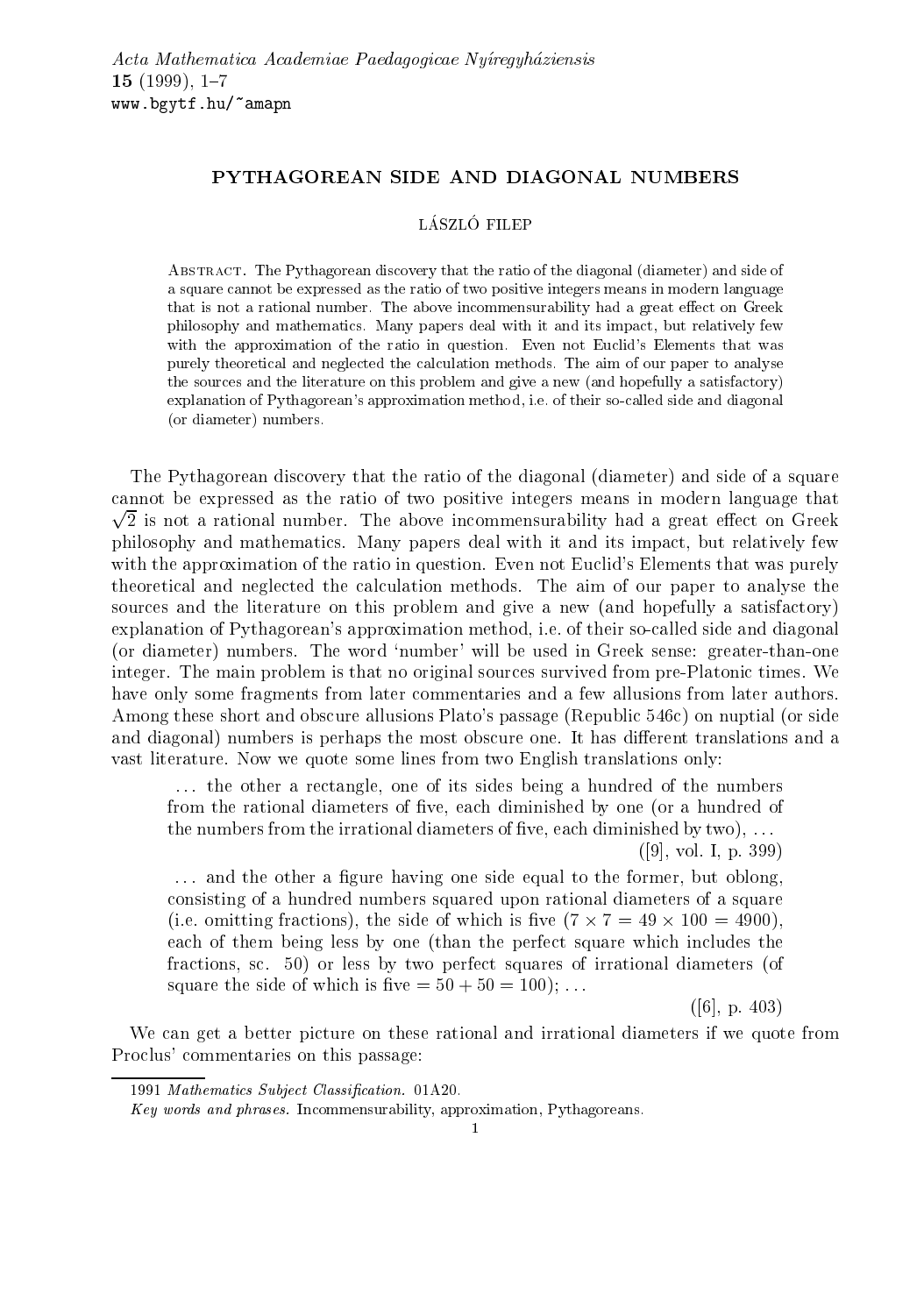## 2 LÁSZLÓ FILEP

1. The Pythagoreans proposed this elegant theorem about the diameters and sides, that when the diameter receives the side of which it is diameter, while the sides added to itself and receiving its diameter, becomes a diameter. And this is proved graphically in the second book of the Elements by him (sc. Euclid). If a straight line be bisected and a straight line be added to it, the square of the whole line including the added straight line the square on the latter by itself are together double of the square on the half and of the square on the straight line made up of the half and the added straight line.

(Proclus: Commentary on Plato's Republic, ed. Kroll, ii. 27. 11-22; [9], vol. I, pp. 137-138.)

2. Thus in seeking the causes of certain results we turn to numbers, ... when we are content with approximations, as when, in geometry we have found a square double a given square but do not have it in numbers, we say that a square number is the double of another square number when it is short by one, like the square of seven, which is one less than the double of the square of five.

[7, p. 49.]

The second quotation (that is not cited in literature) clearly shows that 7 is a rational approximation of the irrational diagonal (diameter)  $\sqrt{50}$  of the square of side 5, and consequently, the ratio 7/5 is an approximation of  $\sqrt{2}$ . More approximations and details can be obtained from a book of Theon of Smyrna aiming to help the understanding of Plato's mathematical thoughts:

Even as numbers are invested with power to make triangles, squares, pentagons and the other figures, so also we find side and diameter ratios appearing in numbers in accordance with the generative principles;for it is these which give harmony to the figures. Therefore since the unit, according to the supreme generative principle, is the starting-point of all gures, so also in the unit will be found the ratio of the diameter to the side. To make this clear, let two units be taken, of which we set one to be a diameter and the other a side , since the unit, as the beginning of all things, must have it in its capacity to be both side and diameter. Now let there be added to the side a diameter and to the diameter two sides, for as often as the square on the diameter is taken once, so often is the square on the side taken twice. The diameter will therefore become the greater and the side will become the less. Now in the case of the first side and diameter the square on the unit diameter will be less by a unit than twice the square on the unit side;for units are equal, and 1 is less by a unit than twice 1. Let us add to the side a diameter, that is, to the unit let us add a unit; therefore the [second] side will be two units. To the diameter let us now add two sides, that is, to the unit let us add two units;the [second] diameter will therefore be three units. Now the square on the side of two units will be 4, while the square on the diameter of three units will 9; and 9 is greater by a unit than twice the square on the side 2.

Again, let us add to the side 2 the diameter 3; the [third] side will be 5. To the diameter 3 let us add two sides, that is, twice 2; the third diameter will be 7. Now the square from the side 5 will be 25, while that from the diameter 7 will be 49; and 49 is less by a unit than twice 25. Again, add to the side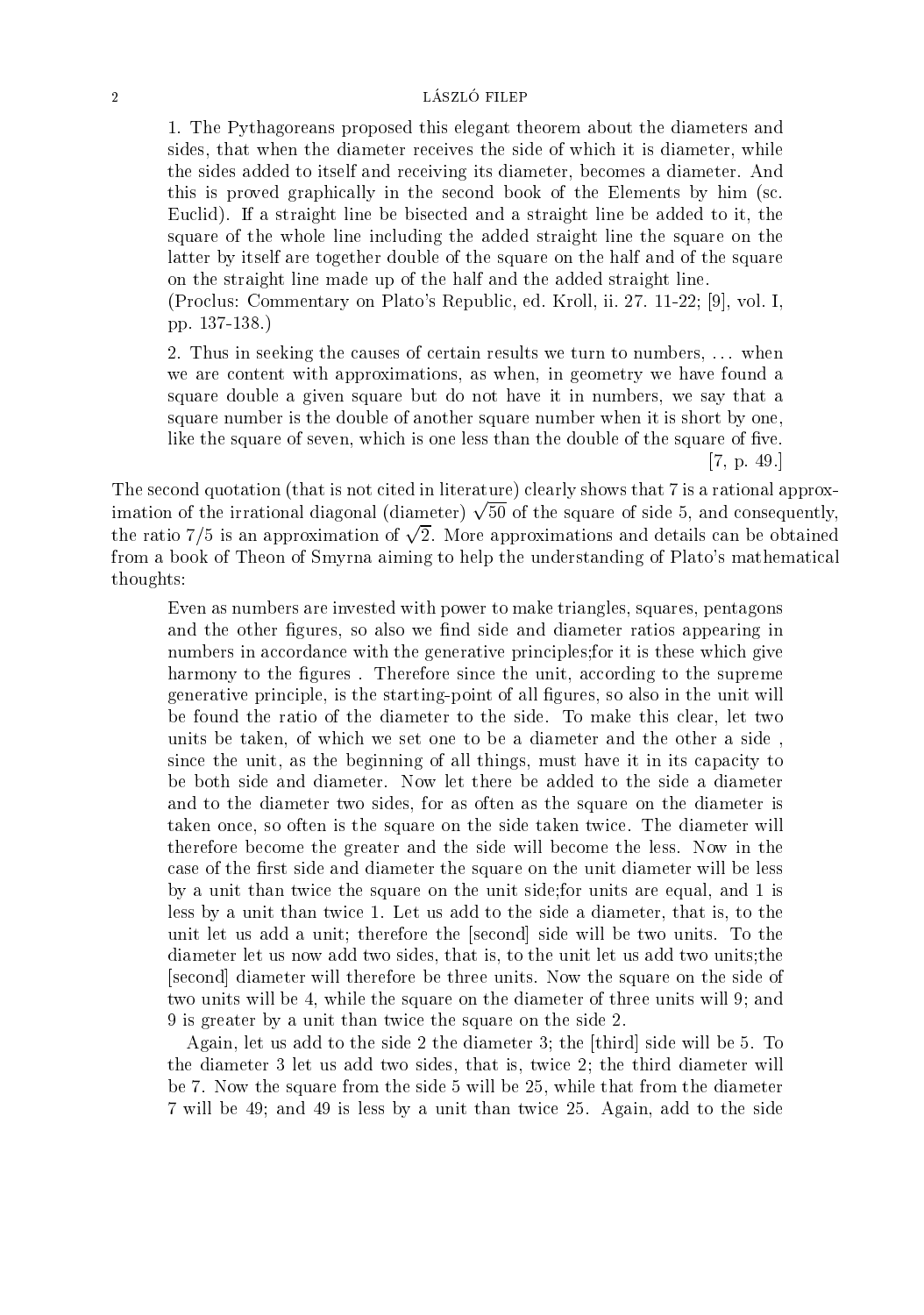5 the diameter 7; the result will be 12. And the diameter 7 add twice the side 5; the result will be 17. And the square of 17 is greater by a unit than twice the square of 12. Proceeding in this way in order, there will be the same alternating proportion; the square on the diameter will be now greater by a unit, now less by a unit, than twice the square on the side; and such sides and diameters are both rational.

(Theon of Smyrna, ed. Hiller 42. 10-44. 17; [9], vol. I, pp. 133-137.)

The interpretations of these citations are quite similar and answer many questions, but leave some unanswered or not properly answered. Perhaps the most detailed study is that of Waerden's [10] tracing back to Heath' two works: [3], vol. I. pp. 91-93; and [4], pp. 32-33. Let us recall Waerden's presentation.

After stating the recursion formula for the side and diameter numbers (denoted by  $a_n$  and  $d_n$ , respectively)

$$
(1) \t a_{n+1} = a_n + d_n; \ d_{n+1} = 2a_n + d_n,
$$

he continues to write (p. 126):

The names side- and diagonal-numbers hint the fact that the ratio  $a_n : d_n$  is an approximation for the ratio of the side of a square to its diagonal. This follows from the identity  $d_n^2 = 2a_n^2 \pm 1$  which, according to Proclus, was proved by use of II. 10.

Waerden first conjecture was verified by Proclus, as we saw above. Next, Waerden asks how the Pythagoreans got the recursion formulas (1). He guesses the following method. In trying to find the common measure of the side and diagonal of a square they used the



Figure 1. AD = DE = EB = d a, AE = 2a d.

so-called successive subtraction (antanairesis) method. (Fig. 1). Subtract from the greater d the smaller a. We get two new magnitudes: a and  $d - a$ . Again, subtract from the greater a the smaller  $d - a$ . The result is  $2a - d$ . In the next step  $a_1 = d - a$  must be subtracted from  $d_1 = 2a-d$ . These magnitudes are again a side and diagonal of a smaller square. Their connection to the original side and diagonal is:

$$
(2) \qquad \qquad a = a_1 + d_1; \ d_1 = 2a_1 + d_1
$$

Waerden states that  $(2)$  'present the same form' as  $(1)$ . From this antanairesis method there follows two things: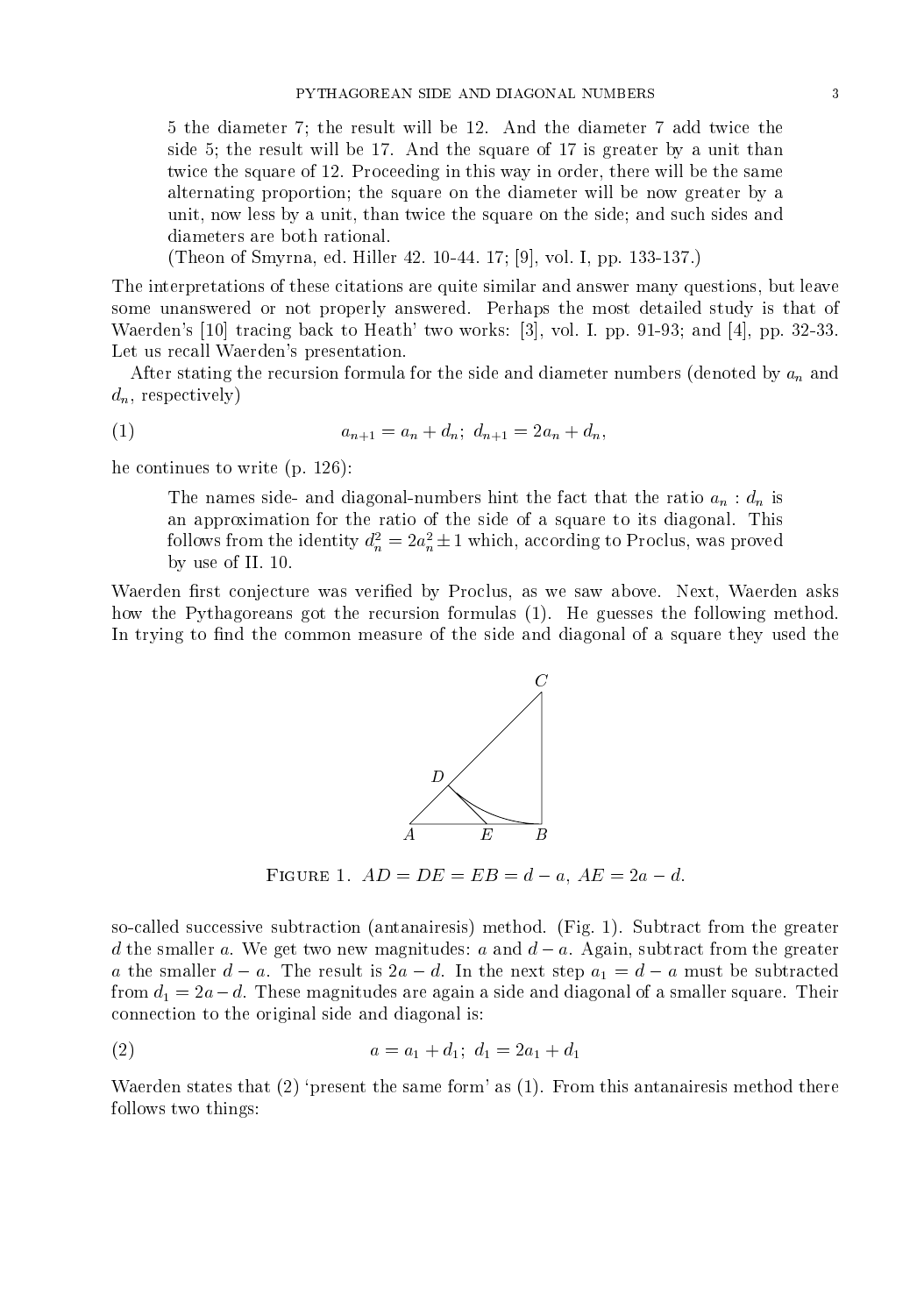### 4 LÁSZLÓ FILEP

- i. The process continues ad infinitum (supposing that the indefinite divisibility of line accepted as axiom),  $a$  and  $d$  have no common measure, therefore their ratio cannot be given in numbers, i.e. as a ratio of two positive integers.
- ii. During the process both  $a_n$  and  $d_n$  become smaller and smaller, and consequently so does their difference. Therefore we can take  $a_n$  approximately equal  $d_n$  for some n. By Waerden's words  $[10, p. 127]$ : 'If the process is continued until the difference between, say  $a^{\prime\prime\prime}$  and  $d^{\prime\prime\prime}$  has become too small to be observed and if one approximates by setting  $a^-\equiv o$  , then, choosing  $a^-$  as the unit of length,  $a^-$  and  $o$  ,  $a^-$  and  $o$  , and finally  $a^$ and  $b$  are represented by means of  $(2)$ , in the form of the successive side- and diagonalnumbers.' (We use lower indexes instead of dashes, and d for b.)

Some of Waerden's quoted arguments and conclusions are not correct, have some inconsistencies and misunderstanding of sources, and remain open some questions:

1. The formulas (2) in their general form

$$
(3) \t\t\t a_n = a_{n+1} + d_{n+1}; \t\t a_n = 2a_{n+1} + d_{n+1}
$$

are not the same as (1).

- 2. If  $a_n = d_n$  taken, how does  $d_n : a_n$  approximate the ratio  $d : a = \sqrt{2}$ ?
- 3. Figure 1 shows smaller and smaller sides and diagonals, while by Theon's construction we get greater and greater ones. Kroll also noticed this controversy in [5, p. 36]. `Moreover, the step which seems so evident to us is never noted in the sources:namely, that the anthypaires is repeats ad infinitum to produce ever-decreasing line in the same ratio. The procedure is rather employed to yield a formula for ever-increasing integral values which approximates the ratio.'
- 4. From the quoted paragraphs of Proclus (and Theon) it can be concluded that Euclid's Prop. II. 10 proves not (only) the identity  $d_n^2 = 2a_n^2 \pm 1$ , but the correctness of the construction of the greater side and diagonal.

Now we try to eliminate these contradictions and establis a theory of side and diagonal numbers mainly by deductive reconstruction that corresponds better to sources and is of inner coherent.

When the Pythagoreans discovered the incommensurability of the side and diagonal of a square, i.e. they found that there does not exist a smallest length of which they are integer multiple, their belief in numbers suffered a big shock. Earlier they were convinced that every ratio can be expressed as the ratio of numbers. But the diagonal of a square proved to be `irrational' to the side. By the irrational diagonal they meant that its ratio to the side is inexpressible by numbers, or as Proclus said: `do not have it in numbers.' To restore at least partly their number-centered philosophy they tried to find the rational diagonal of the square as closest as possible to the irrational one. The `closest' meant for them:their squares can differ only by one. (Fractions did not exist for them in pure mathematics!) This requirement in modern notation can be formulated as follows

(4) 
$$
d_n^2 = 2a_n^2 \pm 1
$$

where  $a_n$ ,  $d_n$  denotes the side and diagonal, respectively, gained after the  $n<sup>th</sup>$  step of approximation. They had two equivalent possibilities to find rational diagonals by which the  $d : a$ ratio can be approximated 'in numbers:'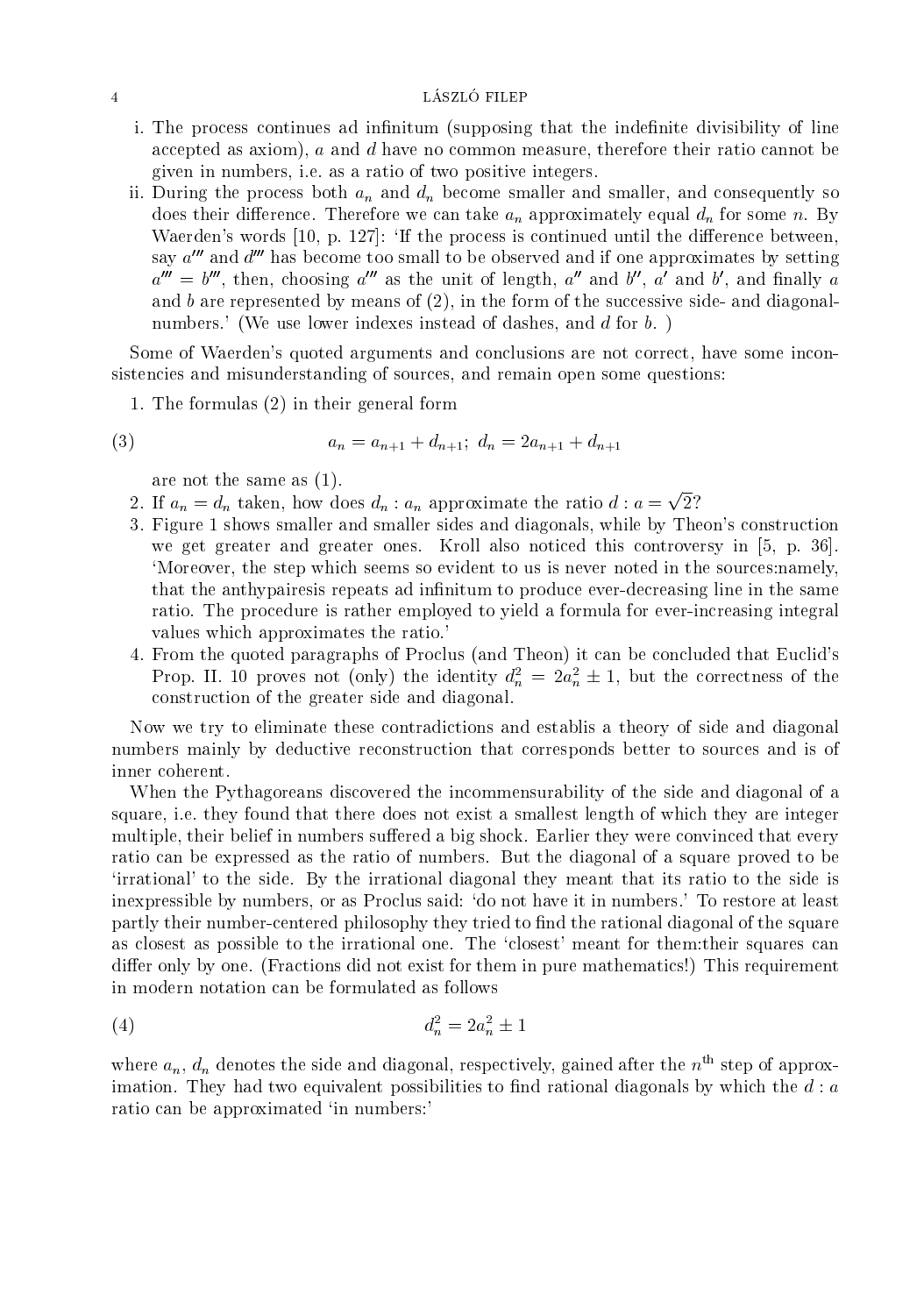- 1. Decreasing or subtraction method. By successive subtraction to get smaller and smaller squares (as we saw in Fig. 1) making the difference between the side and diagonal as small as we please. Taking them equal they can serve as an (approximate) common measure, or a unit length. Then the length of both the side and diameter (consequently their ratio, too) can be given in numbers.
- 2. Increasing or addition method. By successive addition to get bigger and bigger squares. Regarding the original side and diagonal both of unit length, we have their length in numbers. Because the unit lengths are really different, the length of the rational diameter will differ from the 'exact' irrational one. But this difference will be decreasing indefinitely during the process.

Studying the sources it becomes clear that the Pythagoreans chose the second possibility. One reason for this is probably their disappointment in antanairesis:it led to the demolishing discovery of incommensurability. The discrepancies of Waerden's interpretation are caused by mixing of these two methods.

The Pythagoreans starting from a and d, used  $a+d$  and  $2a+d$  as first step of approximation. They proved by Euclid's Prop. II. 10 geometrically that these are also the side and diagonal of a 'bigger' square, and that the square of the rational diagonal  $2a + d(= 3)$  differs only by 1 from that of the irrational one belonging to the side  $a + d(= 2)$ .

The heuristic idea behind forming the new side as  $a + d$ , and the new diagonal as  $2a + d$  is included Theon's description quotend above: '... for as often as the square on the diameter is taken once, so often is the square on the side taken twice.' By Prop. II. 10 it is easy to verify that this construction results again a square (Fig. 2).



The text of this theorem can be found in Proclus' cited passage. With modern notation we can express it by the formula

(5) 
$$
(2a+d)^2 + d^2 = 2a^2 + 2(a+d)^2
$$

Here  $a$  and  $d$  can denote any line segment, but if they are the side and diagonal of a square, that is if  $d^2 = 2a^2$ , than (5) reduces to  $(2a + d) = 2(a + d)$  demonstrating by the converse of the Theorem of Pythagoras that  $a + d$  and  $2a + d$  are again the side and diameter of a square. The recursion formulas for  $a_n$  and  $d_n$  in this method are those of (1):

(6) 
$$
a_{n+1} = a_n + d_n; \ d_{n+1} = 2a_n + d_n \ (n \ge 0, \ a_0 = a, \ b_0 = b).
$$

Apply (5) to  $a_n$  and  $d_n$ :

(7) 
$$
(2a_n + d_n)^2 + d_n^2 = 2a_n^2 + 2(a_n + d_n)^2.
$$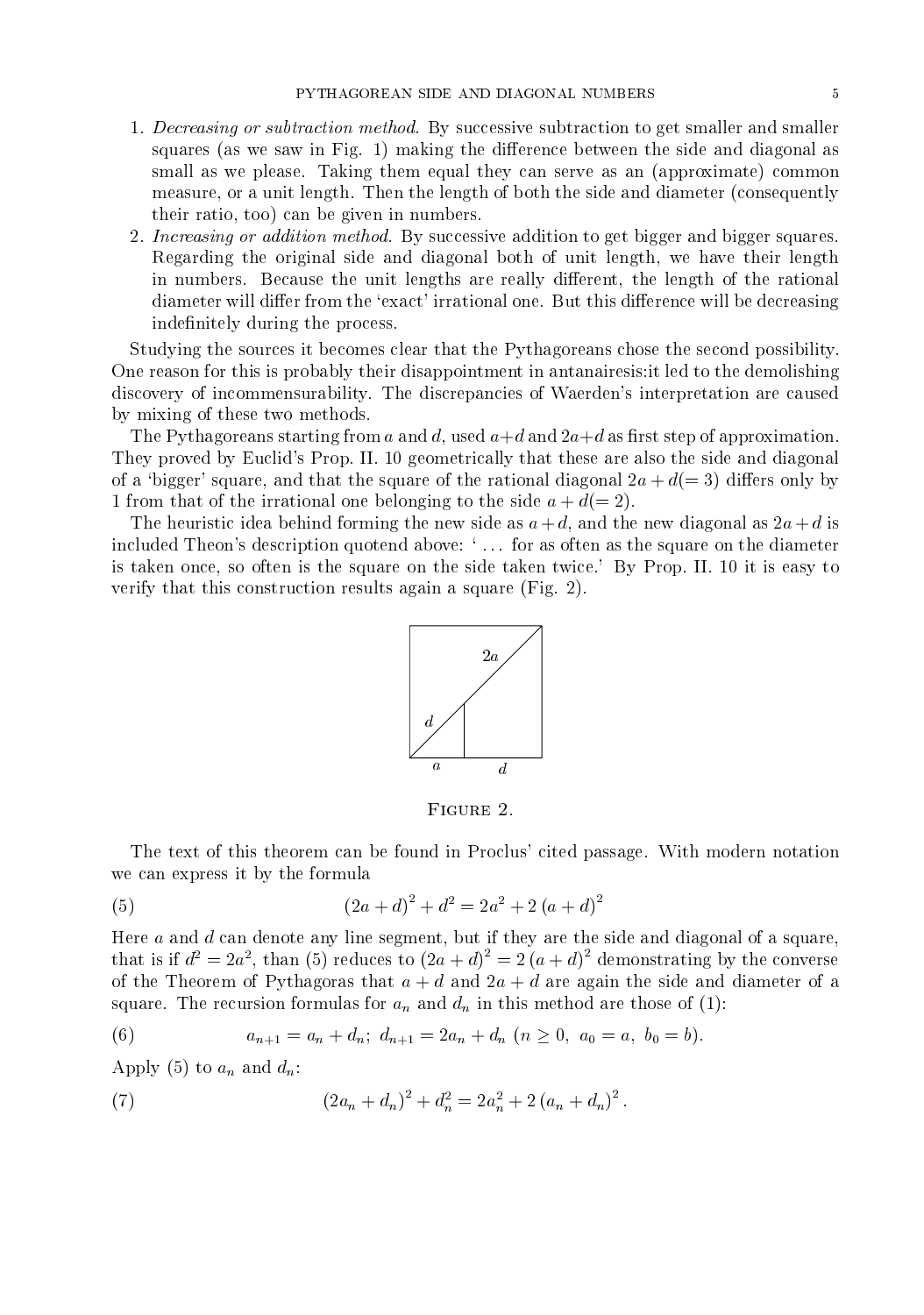From here by using (6) we have:

(8) 
$$
d_{n+1}^2 + d_n^2 = 2a_n^2 + 2a_{n+1}^2.
$$

Substitute here  $n = 1$  and  $a = a = 1$ :  $a_1 = 2a_1 + 1$ . Further, substitute this in (8) for  $n = 1$ :  $a_2^2 + a_1^2 = 2a_1^2 + 2a_2^2 \implies a_2^2 + 2a_1^2 + 1 = 2a_1^2 + 2a_2^2 \implies a_2^2 = 2a_2^2 - 1.$ 

The Pythagoreans probably stopped here, or after some more steps, and concluded the rule:  $d_n^2 = 2a_n^2 - 1$ , if n is even;  $d_n^2 = 2a_n^2 + 1$ , if n is odd, in other words they got the formula (4).

I do not believe that they proved this antanairesis-like formula by induction argument as Waerden states it. By either complete or incomplete induction they must have gained (4) in this way. Waerden (and others) did not say anything about the genesis of this formula. They prove it simply by substitution of (7).

Now, the side and diagonal numbers including the famous 5 and 7 can easily be calculated from (6) starting with  $a=d=1$ . Then  $d_n/a_n$  gives better and better approximations of  $\sqrt{2}$ .

Using the decreasing method we can get the same results as the Pythagoreans got by the above manner, but in a slightly different forms and in a more complicated way.

Here the recursion formulas  $(2)$  have to be used. We rewrite them in the following more convenient form:

(9) 
$$
a_n = a_{n+1} + d_{n+1}; \ d_n = 2a_{n+1} + d_{n+1} \ (n \ge 0, \ a_0 = a, \ d_0 = d).
$$

Substituting (9) in (7) we have:

$$
d_{n-1}^2 + d_n^2 = 2a_n^2 + 2a_{n-1}^2,
$$

from where taking  $a_n = d_n = 1$  for some n, there follows

$$
d_{n-1}^2 = 2a_{n-1}^2 + 1.
$$

Now, write (7) for  $a_{n-1}$  and  $d_{n-1}$  and substitute it here:

$$
d_{n-2}^2 + d_{n-1}^2 = 2d_{n-1}^2 + 2a_{n-2}^2 \implies d_{n-2}^2 = 2a_{n-2}^2 - 1.
$$

What we have here is a similar rule to (4) but in an 'opposite' recursion form starting not

from 1 but from some *n*.<br>The side and diagonal numbers can be obtained from (9) as *a* and *d* taking  $a_n = d_n = 1$ for some n. Let, say,  $a_3 = d_3 = 1$ . Then  $a_2 = 2$ ,  $d_2 = 3$ ;  $a_1 = 5$ ,  $d_1 = 7$ ;  $a = 12$ ,  $d = 17$ . The resulted approximation of  $\sqrt{2}$  is 17/12. The square of the rational diagonal 17 (289) exceeds by one the square of the irrational diagonal  $(2 \cdot 12^2 = 288)$ .

The calculations can be made easier by the successive application of (9) as follows:

$$
a = a_1 + d_1 = 3a_2 + 2d_2 = 7a_3 + 5d_3 = \dots
$$
  

$$
d = 2a_1 + d_1 = 4a_2 + 3d_2 = 10a_3 + 7d_3 = \dots
$$

From here the side and diagonal numbers belonging to some  $a_n = d_n = 1$  can be read immediately.

#### **REFERENCES**

- [1] Filep, L.: Qeen of sciences-development of mathematics, Typotex, Budapest, 1997. (in Hungarian)
- [2] Fowler, D. H.: Book II of Euclid's Elements and a pre-Eudoxan theory of ratio, 2 parts, Archive for History of Exact Sciences, 22(1980), 5-36; 26(1982), 193-209.
- [3] Heath, T. L.: A history of Greek mathematics, 2 vol., Clarendon Press, Oxford, 1921.
- [4] Heath, T. L.: *Mathematics in Aristotle*, Oxford, 1949.